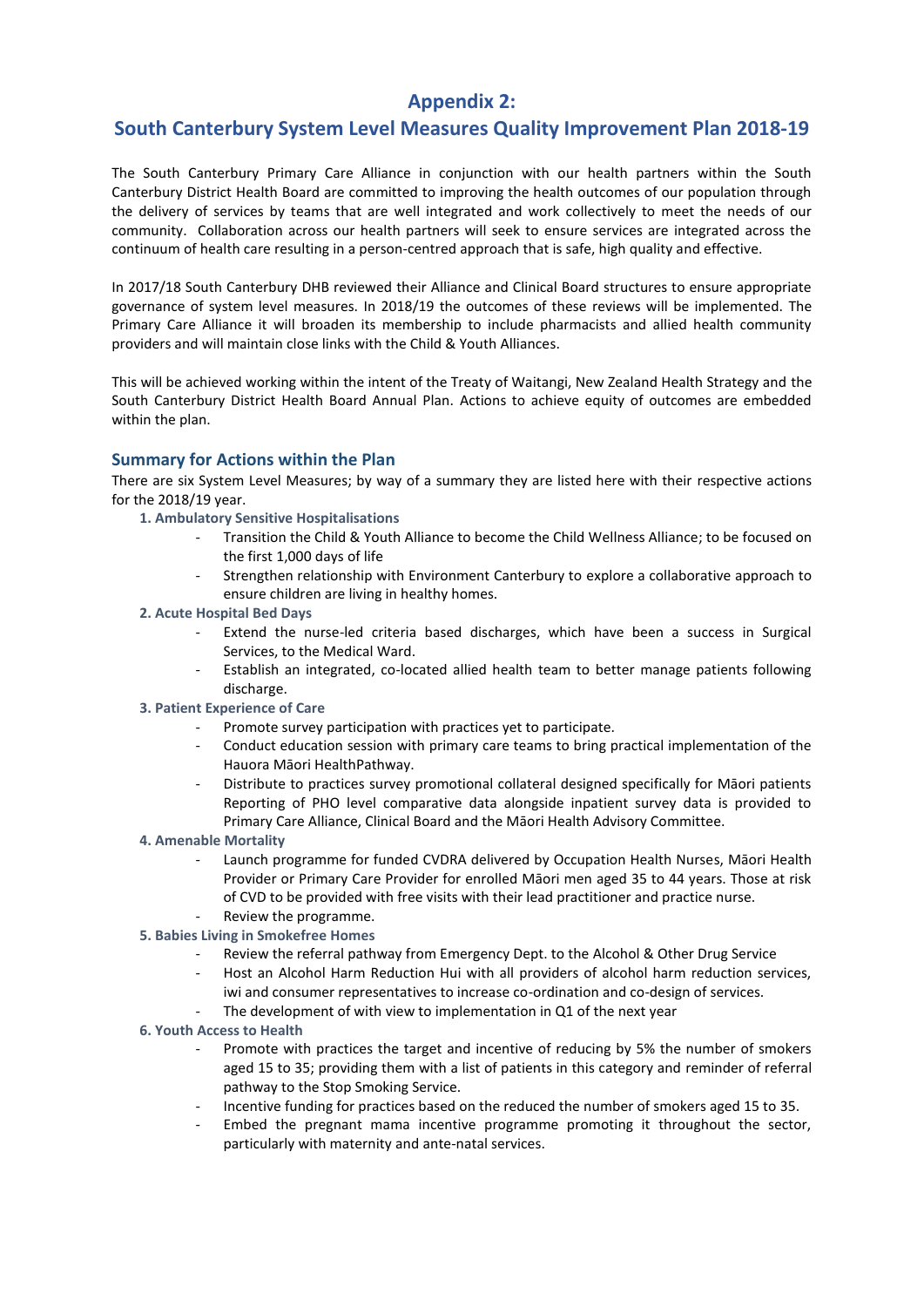#### **AMBULATORY SENSITIVE HOSPITAL ADMISSIONS 00-04-YEAR-OLD**

During 2017-18, work has been completed in the following areas relating to this measure:

- Reviewed access to dental treatment under sedation.
- Reported data six monthly via a dashboard of child health indicators on ASH admissions 0-4 years relating to deprivation, ethnicity, geographical location and reason for admission to the Child and Youth Health Alliance
- Continued to assess the effectiveness of the Rotavirus vaccine; started in last 18 months through monitoring the admissions for gastroenteritis and the receipt of the vaccine. This to include comparison of the ASH rate for 00-02 (age cohort who have received this vaccine) with the 03-04 age group (pre-vaccine).
- Implemented the electronic sharing of the B4School check summary with Primary Care.

It is expected that these activities will continue to be a focus for health care providers across the region.



Non-standardised ASH Rate, South Canterbury DHB, 00 to 04 age group, All conditions, 5 years to end December 2017

In 2017 to December South Canterbury's ASH rate for 00-04 years decreased further to be 52% of the national total (3,429 compared to 6,545.) For Māori the rate was even lower at 2,742. It is anticipated that we will maintain our good performance in this area and put further focus and investment into other system level measures.

| 2018/19 Improvement Plan: Ambulatory Sensitive Hospital Admissions 00-04-Year-Old        |                                                                                                                                                                                                                                                   |                                                                      |  |
|------------------------------------------------------------------------------------------|---------------------------------------------------------------------------------------------------------------------------------------------------------------------------------------------------------------------------------------------------|----------------------------------------------------------------------|--|
| <b>SLT Sponsor:</b>                                                                      | Lisa Blacker, Director Patient, Nursing & Midwifery Services                                                                                                                                                                                      |                                                                      |  |
| <b>Milestone</b>                                                                         | <b>Actions</b>                                                                                                                                                                                                                                    | <b>Contributory Measures</b>                                         |  |
| Maintain ASH rates for<br>00-04 year's $\leq$ 4,195 for<br>the year ending June<br>2019. | Transition the Child & Youth Alliance to become the<br>Child Wellness Alliance; to be focused on the first<br>1,000 days of life including improving breast feeding.<br>(Youth Services are well served by an existing forum, to be<br>continued) | Infants who are exclusively<br>or fully breastfed at three<br>months |  |
|                                                                                          | Strengthen relationship with Environment<br>Canterbury to explore a collaborative approach to<br>ensure children are living in healthy homes.                                                                                                     |                                                                      |  |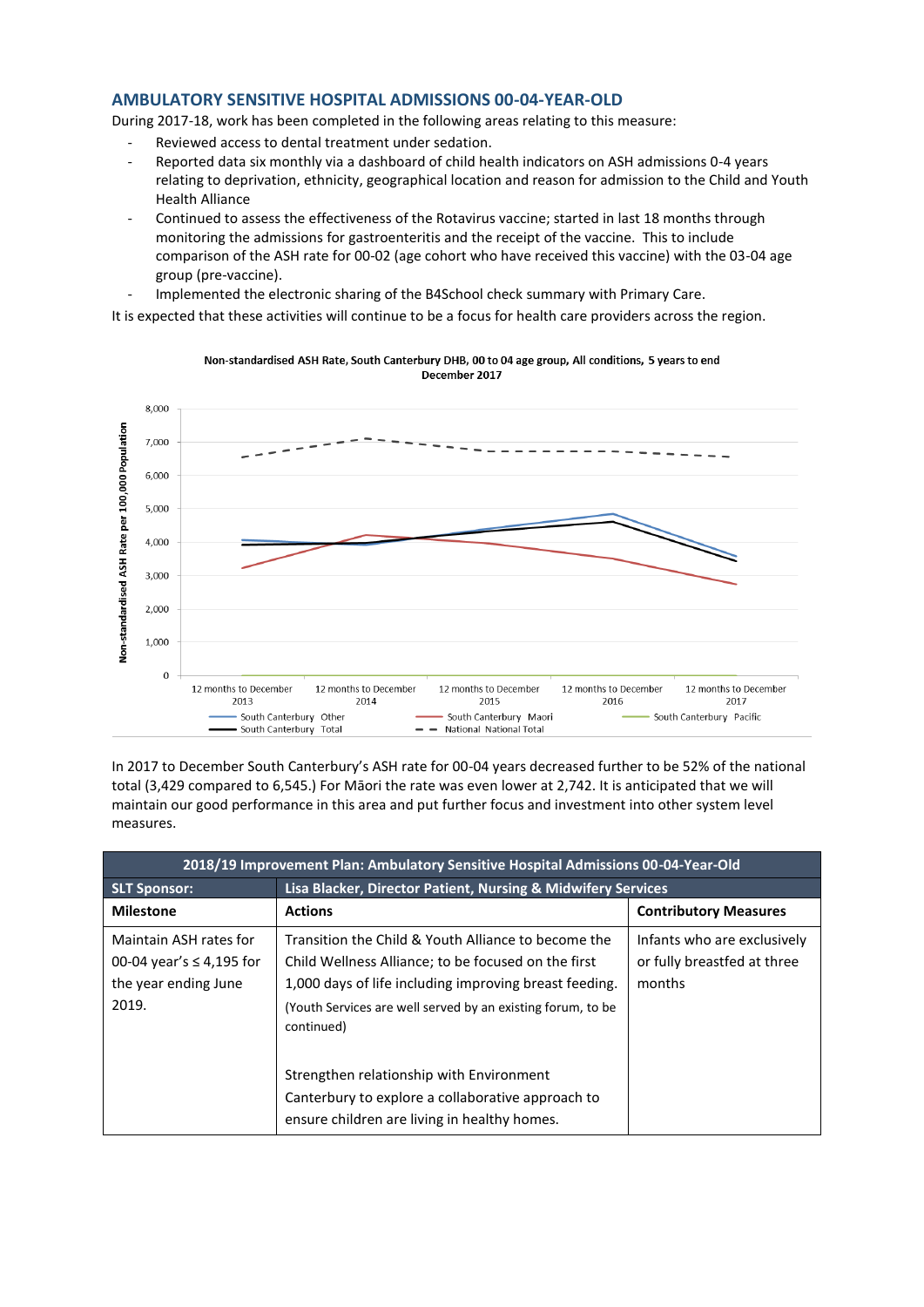### **ACUTE HOSPITAL BED DAYS**

Acute hospital bed days per capita [AHBD] is a measure of both the level of acute demand in the population and the effectiveness of systems that manage acute patient care in a timely manner.

During the 2017-18 year, the following was achieved in relation to this measure:

- Established a multidisciplinary steering group with wide representation from across the sector including both primary and secondary care. Focus of group was on clinical handover and on the surgical journey with multiple projects under these banners
- Co-designed from ground up an action plan to reduce acute hospital bed days with the multidisciplinary steering group
- Reviewed data for the three target patient groups (Infants 0-4y, working age adults 20-64y, and elderly adults 85+y) to identifying improvement priorities

In doing so there has been a 12% reduction in SCDHB's age-standardized AHBD to below the national average saving an estimated 5000 bed days per year (14 per day).

After standardising for age SCDHB's level of AHBD of per 1000 population has decreased 448 days per 1000 population to 384 - to 2% below the national average (384 days per 1000 population) and is the 6th lowest amongst the 20 DHBs.

| Age-standardized<br>per 1000 | <b>AHBD</b> | Year to Mar 2016 | Year to Mar 2017 | Year to Mar 2018 |
|------------------------------|-------------|------------------|------------------|------------------|
| <b>SCDHB</b>                 |             | 448              | 437              | 384              |
| NZ average                   |             | 423              | 402              | 391              |

This improvement is reflected across ethnicities with improvements for both Māori and for Pacific Island to be consistent with the total population's experience, bucking a national trend of inequity.



| 2018/19 Improvement Plan: Acute Hospital Bed Days                                                         |                                                                                                                            |                                                                    |  |
|-----------------------------------------------------------------------------------------------------------|----------------------------------------------------------------------------------------------------------------------------|--------------------------------------------------------------------|--|
| <b>SLT Sponsor:</b>                                                                                       | Dr Steve Earnshaw, Chief Medical Officer Secondary Services                                                                |                                                                    |  |
| <b>Milestone</b>                                                                                          | <b>Actions</b>                                                                                                             | <b>Contributory Measure</b>                                        |  |
| SCDHB aim to retain the<br>improvements of the past<br>year to maintain our age<br>standardized AHBD rate | Extend the nurse-led criteria based discharges,<br>which have been a success in Surgical Services, to<br>the Medical Ward. | Inpatient Average Length<br>Of Stay (ALOS) for acute<br>admissions |  |
| at $<$ 384.                                                                                               | Establish an integrated, co-located multi-<br>disciplinary team to better manage patients<br>following discharge.          | Acute readmissions to<br>hospital                                  |  |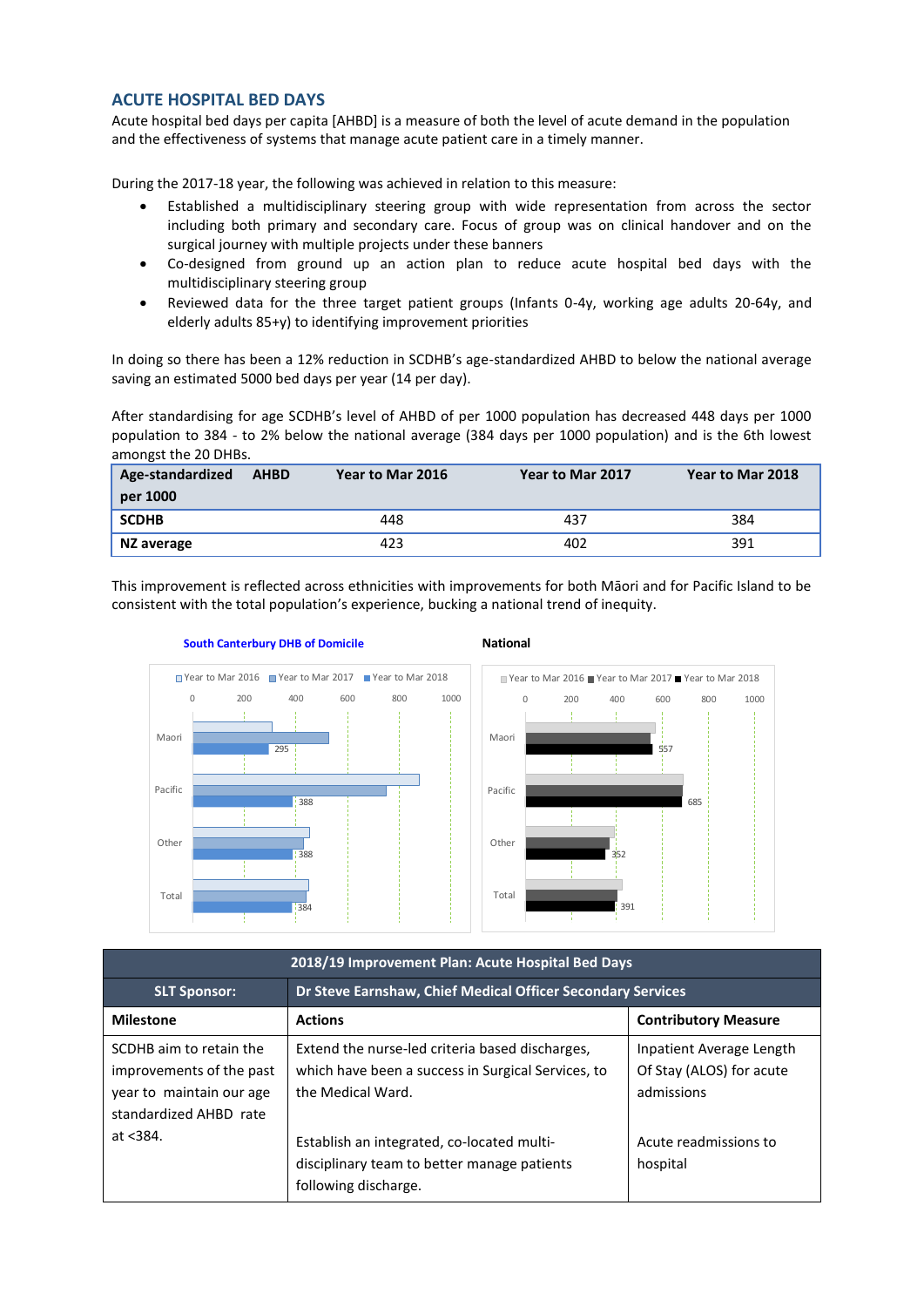## **PATIENT EXPERIENCE OF CARE**

During the 2017-18 year, the following was achieved within Primary Care:

- All practices on board with the National Enrolment service
- Survey participation was promoted at both a practice and district level through varied media
- Promoted utilisation of data at a practice level to improve quality of services.
- Reported of PHO level comparative data is provided to Primary Care Alliance, Clinical Board and Māori Health Advisory Committee
- PES survey feedback from both hospital and primary care surveys was reviewed with reports to both the Primary Care Alliance & Clinical Board.
- These were the actions taken to enhance access for Māori:
	- $\circ$  For both Māori people and for Pacific Islanders the invitation and survey link is also sent via text as the national pilot programme identified that this was more effective for this population
	- o Te Tiriti o Waitangi training delivered by Māori Health Director to all Primary Care staff including front line reception staff; who are responsible for encouraging people to participate in the survey. The training was well attended (80 Primary Care workers) and well received. The training was filmed and available on HealthPathways, it is an accreditation requirement that all staff take this training
	- o The new Hauora Māori Competency HealthPathway is now live. The pathway holds excellent, practical information for clinicians to improve their Māori cultural competency in order to reduce the disparity in health outcomes between Māori and non-Māori
	- o Distributed Tikaka Best Practice flip-charts to all practices.

Our target was to achieve a 10% response rate. This was met, yet not for Māori; which will be the focus for 2018/19.

| 2018/19 Improvement Plan: Patient Experience of Care                                                                                                                                                 |                                                                                                                                                                                                                                                                                                                                                                                                                                                                                                 |                                                                             |
|------------------------------------------------------------------------------------------------------------------------------------------------------------------------------------------------------|-------------------------------------------------------------------------------------------------------------------------------------------------------------------------------------------------------------------------------------------------------------------------------------------------------------------------------------------------------------------------------------------------------------------------------------------------------------------------------------------------|-----------------------------------------------------------------------------|
| <b>SLT Sponsor:</b>                                                                                                                                                                                  | Ruth Kibble, Director of Primary Health Partnerships                                                                                                                                                                                                                                                                                                                                                                                                                                            |                                                                             |
| <b>Milestone</b>                                                                                                                                                                                     | <b>Actions</b>                                                                                                                                                                                                                                                                                                                                                                                                                                                                                  | <b>Contributory Measure</b>                                                 |
| Improve equity in<br>response to the primary<br>care patient experience<br>survey of care by<br>achieving a 10%<br>response rate by Māori<br>seen during survey week<br>(currently averaging<br>3%). | Promote survey participation with practices yet to<br>participate.<br>- Distribute anonymised survey results with<br>practices<br>- Meet with each practice owner to discuss and<br>overcome concerns<br>Conduct education session with primary care teams<br>to bring practical implementation of the Hauora<br>Māori HealthPathway. Distribute to practices survey<br>promotional collateral designed specifically for<br>Māori patients<br>Reporting of PHO level comparative data alongside | Māori patients completing<br>the primary care patient<br>experience survey. |
|                                                                                                                                                                                                      | inpatient survey data is provided to Primary Care<br>Alliance, Clinical Board and the Māori Health<br>Advisory Committee.                                                                                                                                                                                                                                                                                                                                                                       |                                                                             |
|                                                                                                                                                                                                      | Develop an action plan improvements based on<br>feedback in the inpatient survey's poorer performing<br>questions.                                                                                                                                                                                                                                                                                                                                                                              |                                                                             |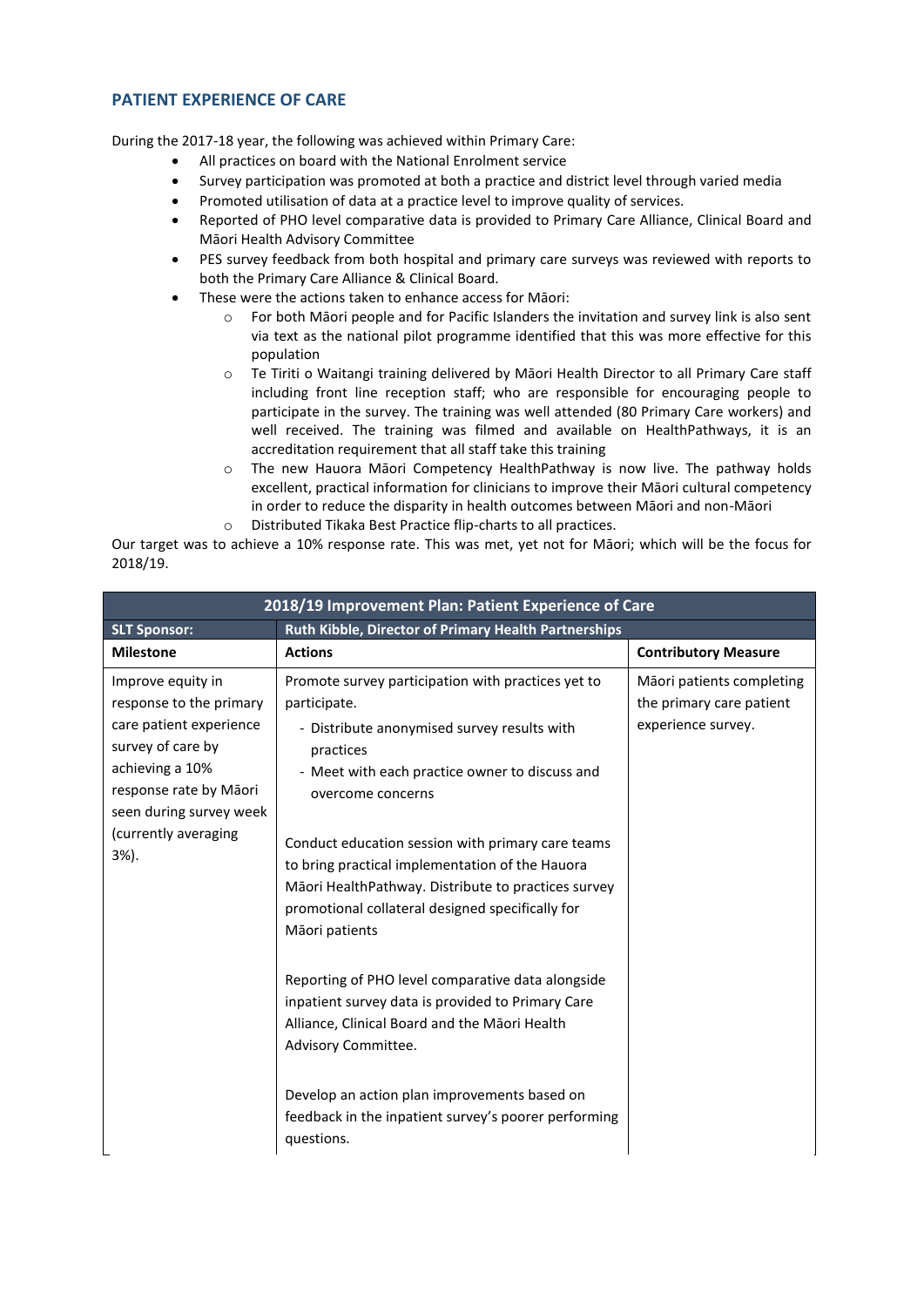#### **AMENABLE MORTALITY**

Amenable mortality is defined as premature deaths (deaths under age 75) that could potentially be avoided, given effective and timely healthcare. That is, early deaths from causes (diseases or injuries) for which effective health care interventions exist and are accessible to New Zealanders in need. South Canterbury amenable mortality deaths in 2015 were the fourth lowest by DHB area in the country at 78.2 per 100,000, compared to a national average of 90.8.

During the 2017-18 year, the following was achieved in respect to amenable mortality:

- Maintenance Cardiovascular Disease Risk Assessment (CVDRA) coverage within 3% of target;
- Continued delivery of Pneumovax programme for persons over 65 years; and
- Continued achievement influenza target for over 65 years
- Reviewed the Aoraki Health Pathway for COPD

| Amenable Mortality Rates in South Canterbury by | Number of     |
|-------------------------------------------------|---------------|
| <b>Condition in 2013</b>                        | deaths        |
| Rectal cancer                                   | $\mathcal{P}$ |
| Melanoma of Skin                                | 3             |
| Female breast cancer                            | 4             |
| Prostate cancer                                 | 3             |
| Complications of the perinatal period           | 4             |
| <b>Diabetes</b>                                 | 6             |
| Ischaemic heart disease                         | 24            |
| Heart failure                                   | 1             |
| Cerebrovascular disease                         | 5             |
| Pulmonary embolism                              | O             |
| <b>COPD</b>                                     | 13            |
| Land transport accidents excluding trains       | 7             |
| Accidental falls on same level                  | 1             |
| Suicide                                         | 7             |

Analysis of the data showed that over a quarter of the 80 amendable mortality deaths in South Canterbury were caused by Ischaemic heart disease. Meanwhile of the 209 Māori men aged 35 to 44 years (an at risk groups as identified in the Ministry of Health's latest guidelines on cardiovascular risk) enrolled with Primary Care in the district only 52.6% had received a CVDRA in the last 5 years.

| 2018/19 Improvement Plan: Amenable Mortality                                                     |                                                                                                                                                                                                                                                                                                                           |                                                                                                                     |
|--------------------------------------------------------------------------------------------------|---------------------------------------------------------------------------------------------------------------------------------------------------------------------------------------------------------------------------------------------------------------------------------------------------------------------------|---------------------------------------------------------------------------------------------------------------------|
| <b>SLT Sponsor:</b>                                                                              | <b>Bruce Small, Primary Care Chief Medical Officer</b>                                                                                                                                                                                                                                                                    |                                                                                                                     |
| <b>Milestone</b>                                                                                 | <b>Actions</b>                                                                                                                                                                                                                                                                                                            | <b>Contributory Measures</b>                                                                                        |
| Maintain its Amenable<br>Mortality rate below 78.2<br>per 100,000 year over the<br>next 3 years. | Q2: Launch programme for funded CVDRA delivered<br>by Occupation Health Nurses, Māori Health Provider<br>or Primary Care Provider for enrolled Māori men<br>aged 35 to 44 years. Those at risk of CVD to be<br>provided with free visits with their lead practitioner<br>and practice nurse.<br>Q4: Review the programme. | PHO enrolled Māori men<br>aged 35 to 44 years who<br>have had a CVD risk<br>recorded within the last<br>five years. |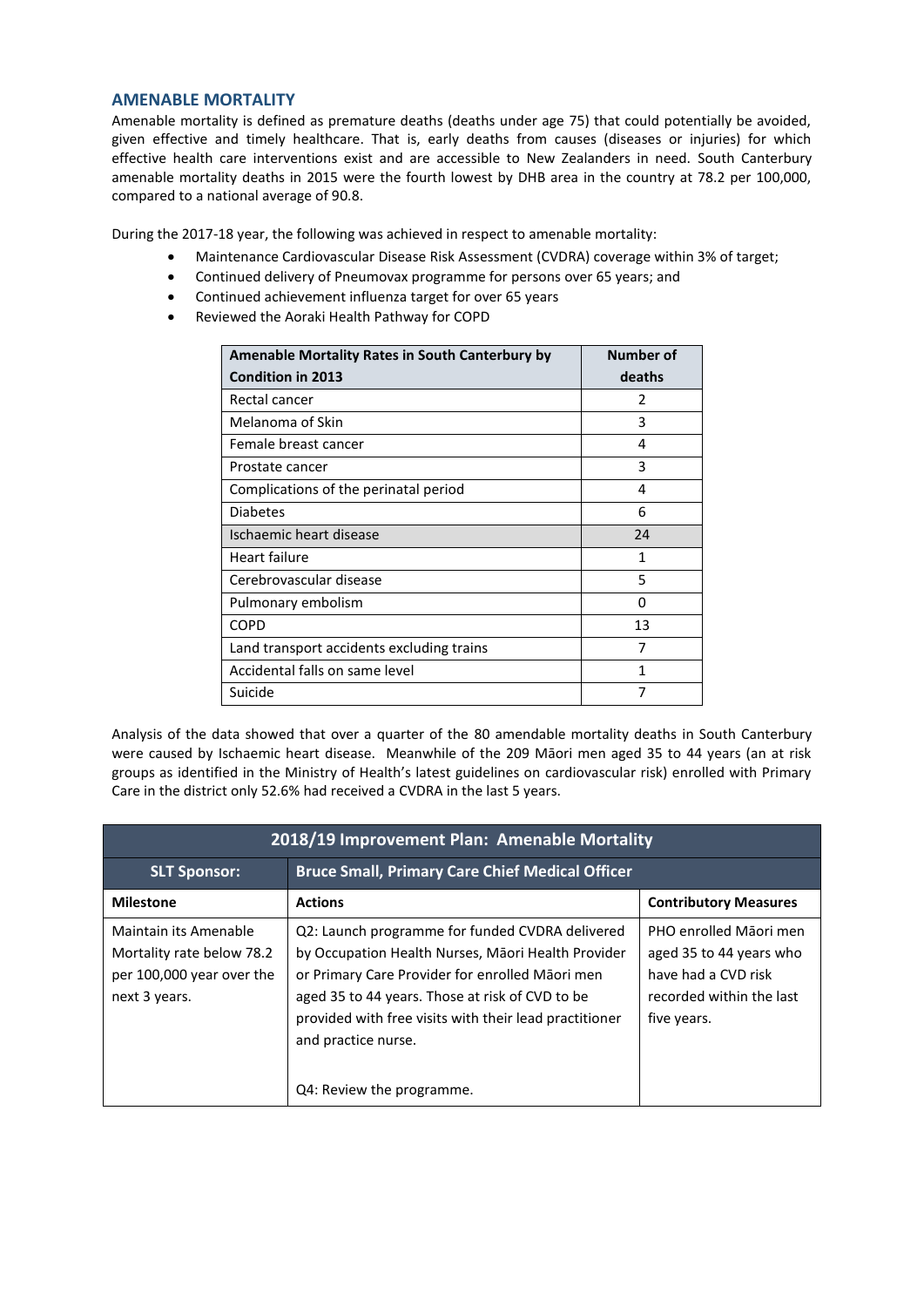### **YOUTH ACCESS TO HEALTH SERVICES**

Youth have their own specific health needs as they transition from childhood to adulthood. Most youth in New Zealand successfully transition to adulthood but some do not, mainly due to a complex interplay of individual, family and community stressors and circumstances, or 'risk factors'. Evidence shows that youth are not in the habit of seeking the services or advice of a registered health practitioner when unwell. Generally, they cope with illness with advice from friends and whanau as they see fit. Attending a health clinic is often viewed as a last resort instead of a reasonable first choice. This measure focuses on youth accessing primary and preventive health care services. Research shows that youth whose healthcare needs are unmet can lead to increased risk for poor health as adults and overall poor life outcomes through disengagement and isolation from society and riskier behaviours in terms of addictions and alcohol misuse and criminal activities.

Early interventions which target younger populations may potentially be an effective strategy for improving adult health and reducing future healthcare costs in the long term.

For the 2017/18 year our chosen priority was Sexual and Reproductive Health, with the categories of foci being Youth Access to Health Population. Initiatives included extending the free Under 25 Sexual Health Programme to include 13 year olds and a focus on increasing uptake of HPV vaccinations.

For the 2018/19 year the above will continue as well as actions and measures to reduce alcohol harm by youth. There were 66 occasions in the year ending 31 March 2018 that youths were admitted to ED where alcohol was involved. 15 individuals made more than one visit to ED for alcohol related harm.

| 2018/19 Improvement Plan: Youth Access to Health Services                                     |                                                                                                                                                                                                                                                                 |                                                                                                         |  |
|-----------------------------------------------------------------------------------------------|-----------------------------------------------------------------------------------------------------------------------------------------------------------------------------------------------------------------------------------------------------------------|---------------------------------------------------------------------------------------------------------|--|
| <b>SLT Sponsor:</b>                                                                           | Ruth Kibble, Director of Primary Health Partnerships                                                                                                                                                                                                            |                                                                                                         |  |
| <b>Milestone</b>                                                                              | <b>Actions</b>                                                                                                                                                                                                                                                  | <b>Contributory Measure</b>                                                                             |  |
| Decrease the incidents                                                                        | Q1: Review the referral pathway from Emergency                                                                                                                                                                                                                  | That<br>100%<br>ED<br>οt                                                                                |  |
| οf<br>presentations<br>by                                                                     | Dept. to the Alcohol & Other Drug Service                                                                                                                                                                                                                       | where<br><b>Presentations</b>                                                                           |  |
| youth to ED where<br>alcohol was involved by<br>10% over 2 years, so<br>that to year ended 31 | Q3: Host an Alcohol Harm Reduction Hui with all<br>providers of alcohol harm reduction services, iwi<br>and consumer representatives to increase co-<br>ordination and co-design of services. Development<br>of an improvement plan for services, based on said | alcohol was involved in<br>the reason for presenting<br>are referred to Alcohol &<br>Other Drug Service |  |
| March 2020 there are<br>less than 58 occasions.                                               | hui; with view to implement in the following year.                                                                                                                                                                                                              |                                                                                                         |  |